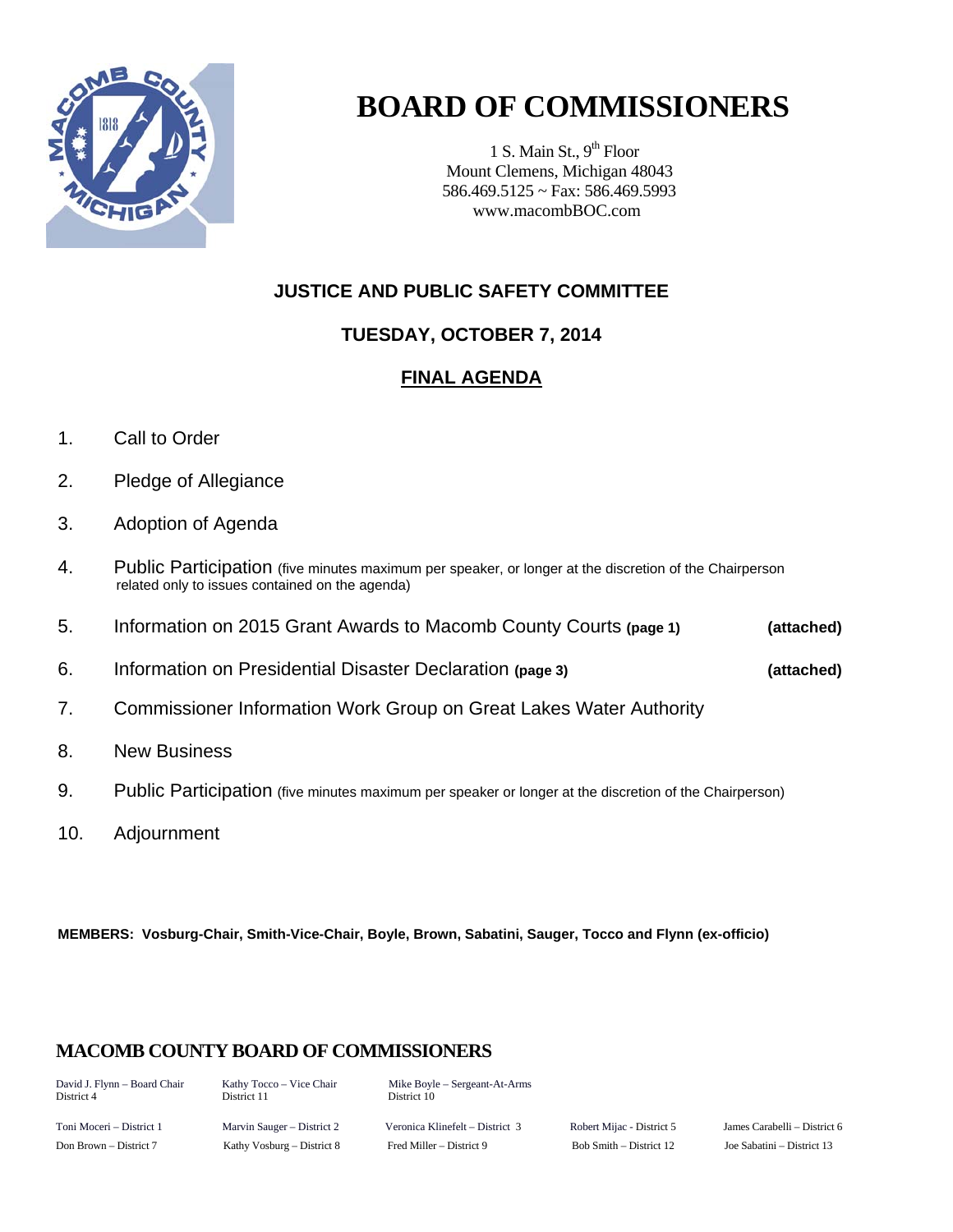*News* Mexical Algorithm Algorithm Mexical Algorithm Mexical Algorithm Mexical Algorithm Mexical Algorithm Mexical Algorithm Mexical Algorithm Mexical Algorithm Mexical Algorithm Mexical Algorithm Mexical Algorithm Mexic Mount Clemens, Michigan 48043 Phone: (586) 469‐5150 www.macombgov.org

John C. Foster, Chief Judge 16th Judicial Circuit Court, Macomb County Probate Court, 42nd District Courts



# *For Immediate Release*

Media Contact: Lisa Ellis (586) 469-6986 Date: September 26, 2014

# **Macomb County Courts Receive Grant Awards for 2015**

The Macomb County Circuit, Probate, Juvenile, and 42nd District Courts are pleased to announce the receipt of over \$265,000 in grant awards for the upcoming 2015 fiscal year. The individual grant awards are as follows:

| <b>Adult Drug Court</b>                        | \$70,000.00 |
|------------------------------------------------|-------------|
| Juvenile Drug Court                            | \$2,500.00  |
| Veterans' Treatment Court                      | \$71,622.13 |
| <b>Mental Health Court</b>                     | \$90,535.00 |
| 42nd District Court Planning Grant \$30,500.00 |             |

The Drug Court is the longest existing program and began with a juvenile docket in 1999. Currently, the Juvenile Drug Court docket is shared equally between Judge Mary Chrzanowski and Judge Kathryn Viviano. In 2003, the Adult Drug Court began and there are now two Adult Drug Court dockets; one before Judge Diane Druzinski and the other before Judge James Beirnat, Jr. In April 2012, the Veterans' Treatment Court held its first sessions in Circuit Court before Judge Mark Switalski and in 41B District Court before Judge Carrie Fuca. The newest problem solving court, Mental Health Court, began in November 2013 before Judge Carl Marlinga. The next addition to our specialized dockets will be a treatment court at the 42-1 District Court in Romeo with Judge Denis LeDuc presiding.

"This drug court grant will definitely strengthen the ability of the 42nd District Court to serve the people of northern Macomb County. The drug epidemic being experienced by all of Macomb County is a serious danger to our young citizens, to our communities, and to ourselves as parents and local residents. We cannot incarcerate our way out of this serious drug crisis. This grant will substantially enhance the Court's ability to provide treatment and rehabilitation, particularly for young, nonviolent offenders. Our success in receiving this grant is due to the strong partnership between the 42nd District Court and the County of Macomb. I would particularly like to thank Chief Judge John Foster and Prosecutor Eric Smith for all their cooperation, help, and encouragement in this project," stated Judge LeDuc regarding the award for the planning grant for the 42nd District Court.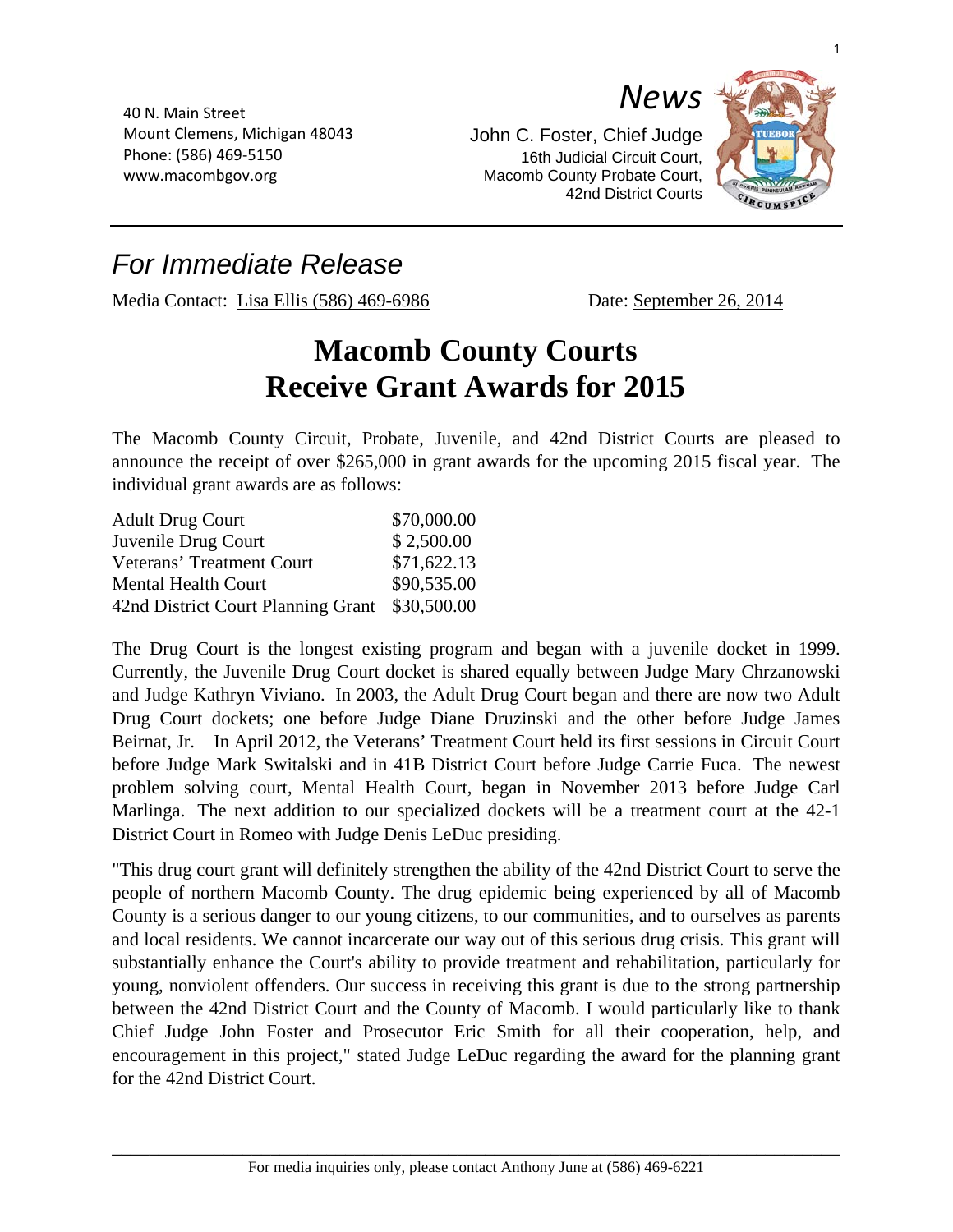Mount Clemens, Michigan 48043 Phone: (586) 469‐5150 www.macombgov.org





Judge John Foster, Chief of the 16th Circuit, Macomb County Probate, and 42nd District Courts stated, "These grant awards are due to the hard work of the Judges and staff who dedicate their time both on work and off work hours to make these programs a success. We would like to thank the State Court Administrator's Office for their continued funding of our programs as well as the Office of the County Executive and the Macomb County Board of Commissioners for their continued support."

###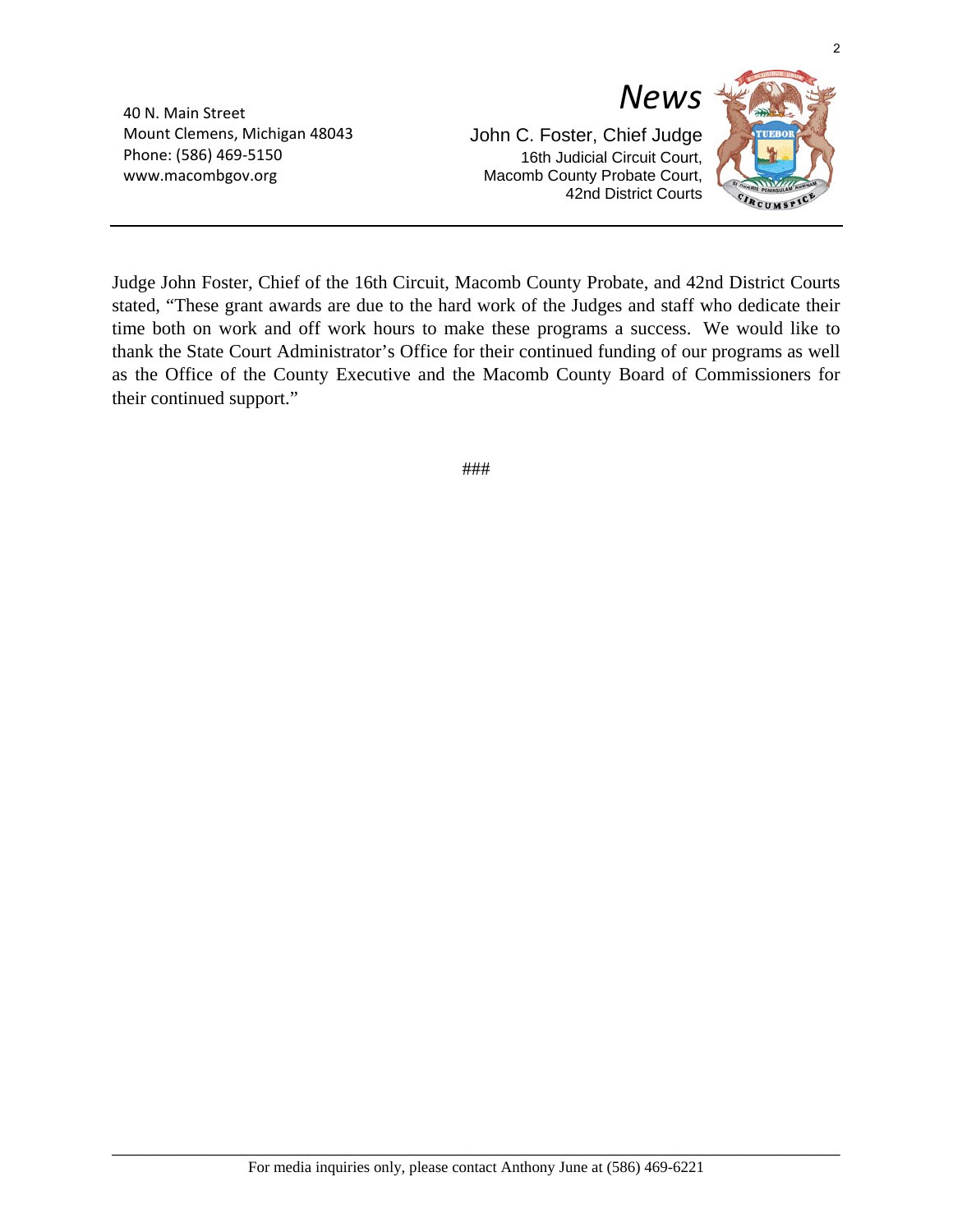---------- Forwarded message ---------- From: **Vicki Wolber** [<vicki.wolber@macombgov.org](mailto:vicki.wolber@macombgov.org)> Date: Thu, Sep 25, 2014 at 4:44 PM Subject: PRESIDENTIAL DISASTER DECLARATION INFORMATION

Great news!!

As you may already have heard the President issued a major disaster declaration late this afternoon for Macomb, Oakland and Wayne counties for the severe storms and flooding that took place August 11-13, 2014. We were successful in all 3 of the assistance programs that we applied for which are as follows:

1) Individual Assistance for homeowners and businesses

2) Public Assistance for governments and certain non-profit organizations

3) Hazard Mitigation Grant Program - grant funding will be made available to government agencies for projects that will mitigate, prevent or lessen the affects of hazards in our area

In regards to the Individual Assistance, residents and businesses may register/apply with FEMA directly starting tomorrow. They can do this via phone, a website or a smart phone device. Detailed contact information is provided in the attached.

For the Public Assistance program - a Applicant Briefing will be arranged by FEMA and the State. Public entities that sustained damage will be invited to these briefings to learn about our application process and how to apply for aid. I do not have any information from the State on a date/time for this event but will share once this information is made known.

For the Hazard Mitigation Grant Program - more information on this will follow as well. This process will have a longer time frame to coordinate and apply for.

I have attached all of the information and fact sheets that were sent to us by the State. Please feel free to post/share any of this information. We are working to get this out on our website as well as social media.

AGAIN - A BIG THANK YOU TO EVERYONE THAT WAS INVOLVED IN THIS EFFORT AND WILL CONTINUE TO BE. We couldn't have made this possible and so successful for our residents, businesses and public agencies without your assistance, hard work and cooperation!

If you have any questions please contact me or my office.

-- Vicki Wolber, Director Macomb Co. Emergency Management & Communications 117 S. Groesbeck, Mt. Clemens, MI 48043 phone - (586) 469-6390 fax - (586) 469-6439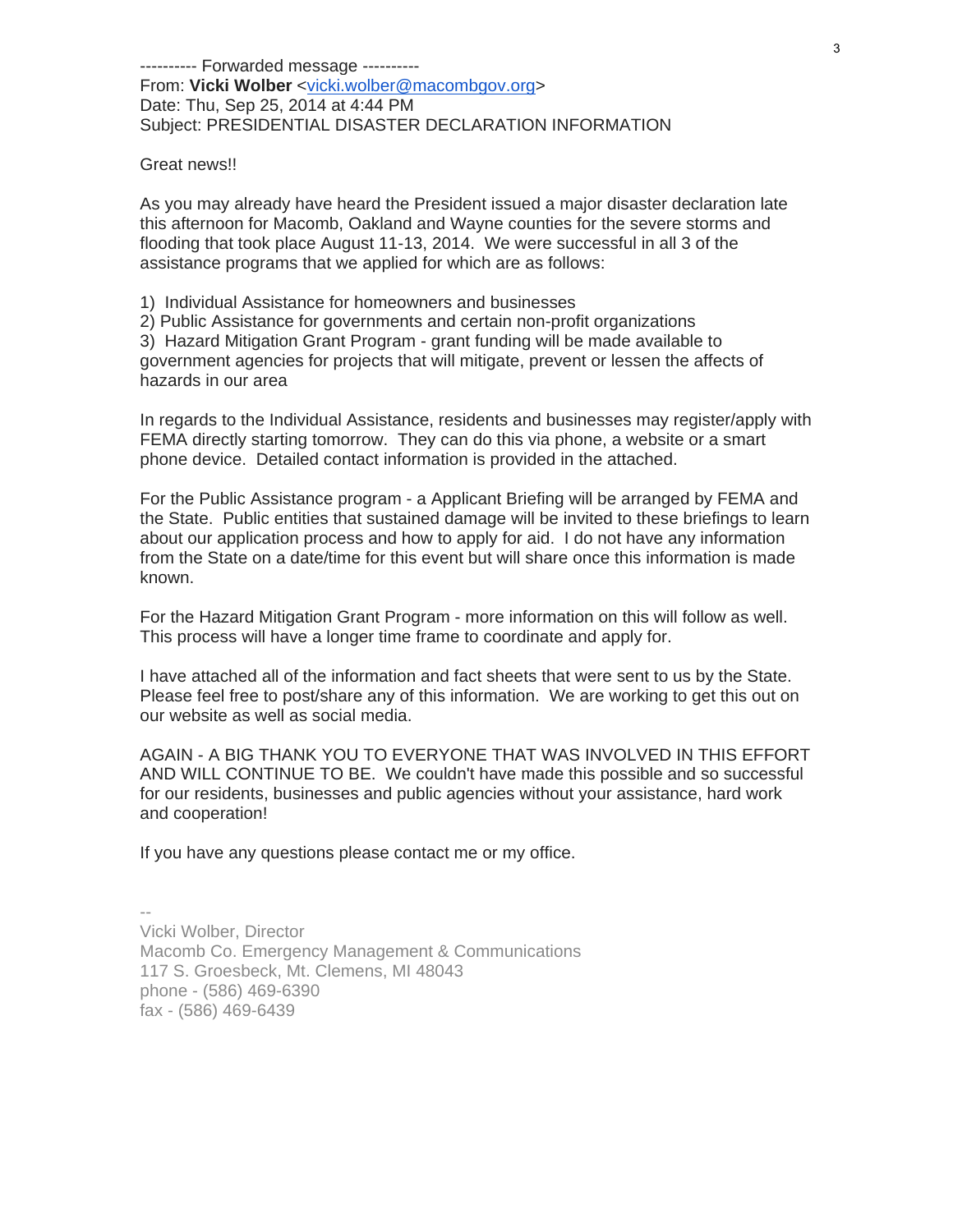



Congressional Affairs Division 202-646-4500

#### **STATE OF MICHIGAN**

#### **FEDERAL DISASTER DECLARATION FACT SHEET**

#### **SEPTEMBER 25, 2014**

On September 25, 2014, President Obama issued a major disaster declaration for the State of Michigan triggering the release of Federal funds to help people and communities recover from the Severe Storms and Flooding that occurred August 11-13, 2014. Details of the disaster declaration and assistance programs are as follows:

| <b>Declaration Number:</b>    | <b>FEMA-4195-DR</b>                                                                                                                             |
|-------------------------------|-------------------------------------------------------------------------------------------------------------------------------------------------|
| Incident:                     | Severe Storms and Flooding                                                                                                                      |
| <b>Incident Period:</b>       | August 11-13, 2014                                                                                                                              |
| Federal Coordinating Officer: | Dolph A. Diemont<br>National FCO Program                                                                                                        |
| Individual Assistance (IA):   | (Assistance to individuals and households):                                                                                                     |
| IA-Designated Counties:       | Macomb, Oakland, and Wayne Counties.                                                                                                            |
| Public Assistance (PA):       | (Assistance for emergency work and the repair or replacement<br>of disaster-damaged facilities):                                                |
| PA-Designated Counties:       | Macomb, Oakland, and Wayne Counties.                                                                                                            |
| Hazard Mitigation (HM):       | (Assistance for actions taken to prevent or reduce long-term<br>risk to life and property from natural hazards):                                |
| HM-Designated Areas:          | All areas in the State of Michigan are eligible to<br>apply for assistance under the Hazard Mitigation<br>Grant Program.                        |
| <b>OTHER:</b>                 | Additional designations may be made at a later date if requested<br>by the State and warranted by the results of further damage<br>assessments. |

Individuals in Macomb, Oakland, and Wayne Counties can register with FEMA the following ways:

- Apply online at [www.DisasterAssistance.gov](http://www.disasterassistance.gov/).
- Apply via smartphone at m.fema.gov.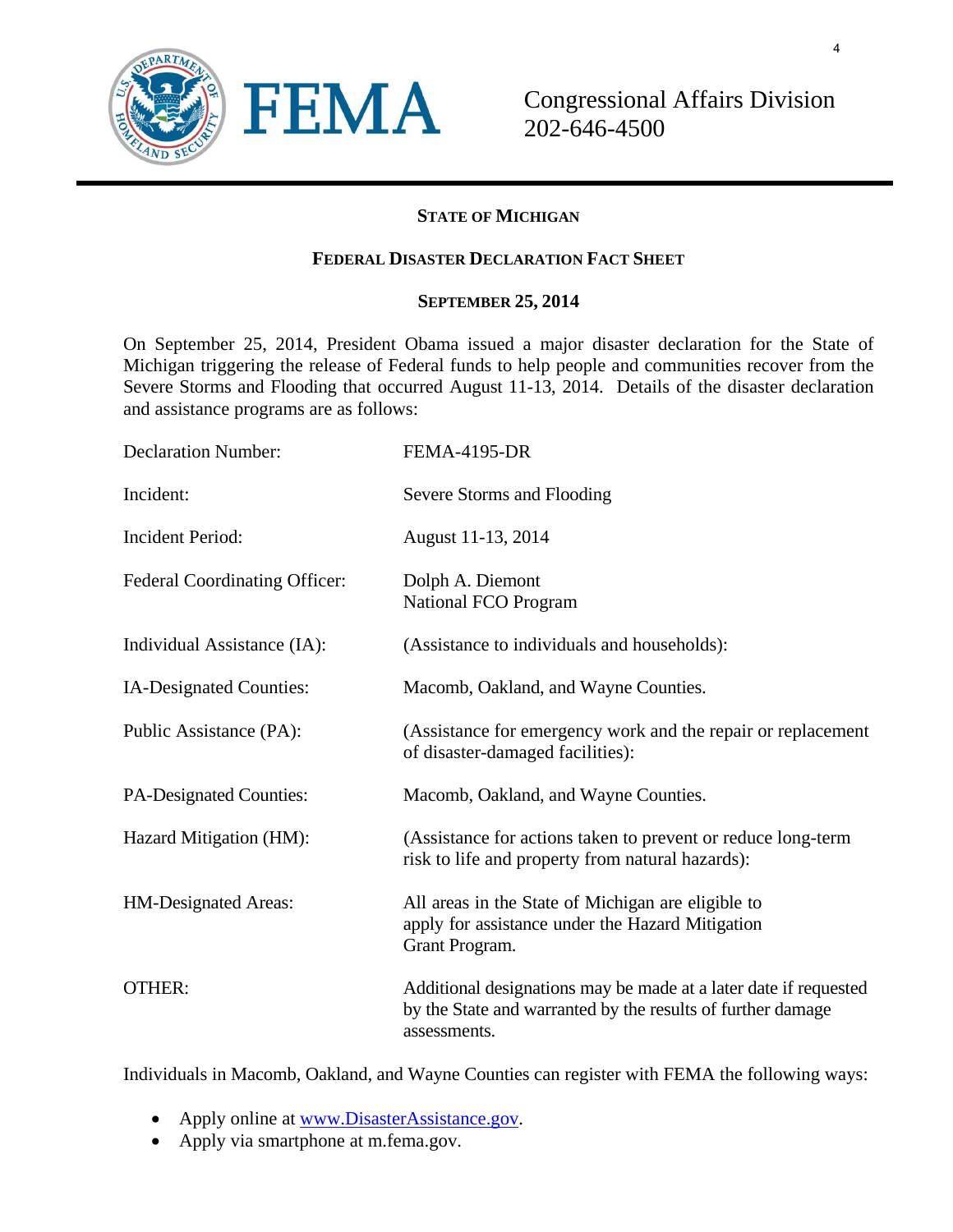• Constituents may call the teleregistration phone number at 1-800-621-3362; those who have a speech disability or hearing loss and use TTY, should call 1-800-462-7585 directly; for those who use 711 or Video Relay Service (VRS), call 1-800-621-3362.

5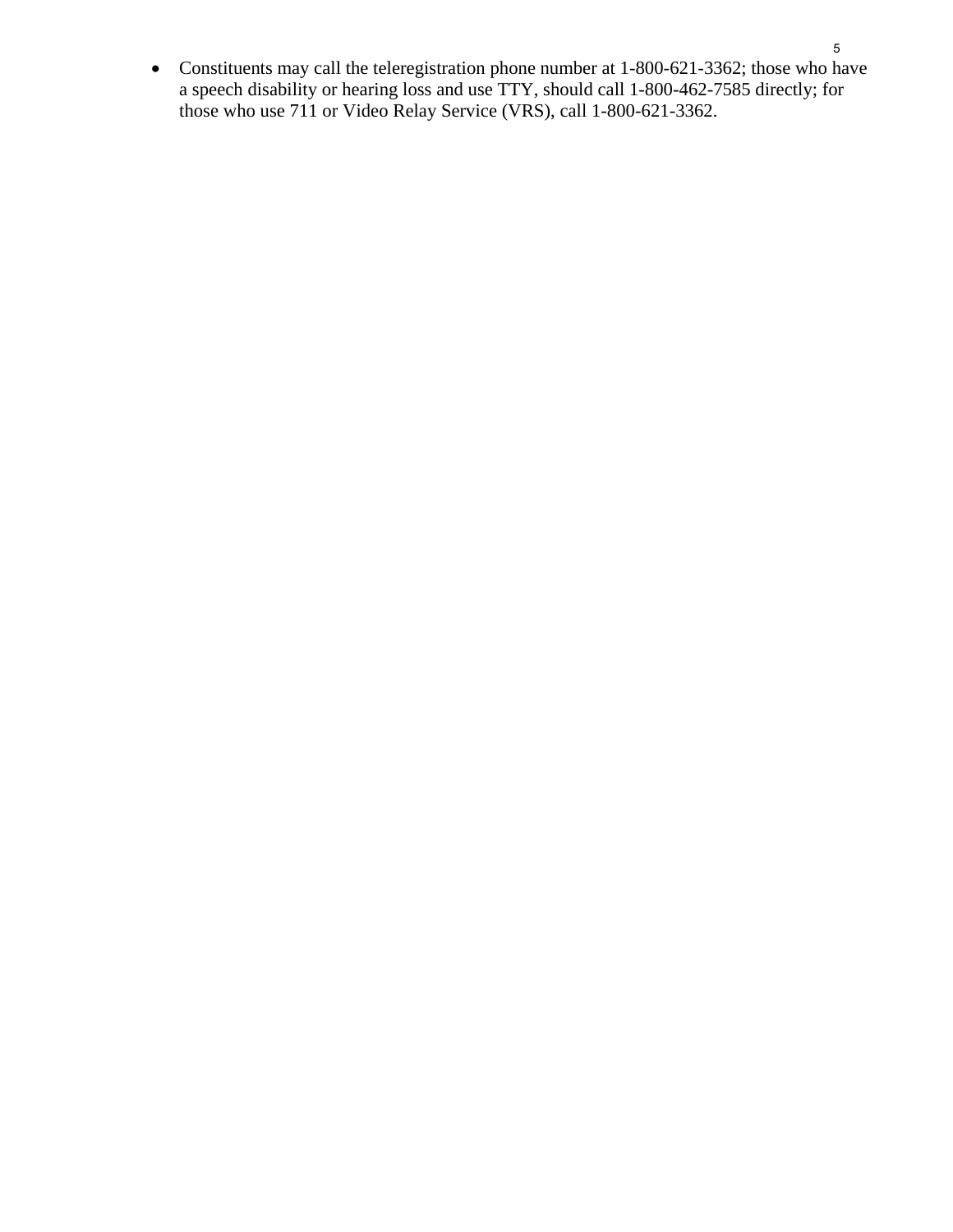



6

# **ASSISTANCE TO INDIVIDUALS AND HOUSEHOLDS**

The Individuals and Households Program (IHP) provides financial help or direct services to those who have necessary expenses and serious needs if they are unable to meet the needs through other means. Up to \$32,400 is available in financial help (adjusted each year), although some forms of IHP assistance have limits. Flood insurance may be required as indicated below. These forms of help are available: Housing Assistance (including Temporary Housing, Repair, Replacement, and Semi-Permanent or Permanent Housing Construction) and Other Needs Assistance (including personal property and other items).

#### **Housing Assistance**

**Temporary Housing:** Money to rent a different place to live or a temporary housing unit (when rental properties are not available).

**Repair:** Money for homeowners to repair damage from the disaster that is not covered by insurance. The goal is to repair the home to a safe and sanitary living or functioning condition. FEMA may provide up to \$32,400 for home repair; then the homeowner may apply for a Small Business Administration disaster loan for additional repair assistance. FEMA will not pay to return a home to its condition before the disaster. Flood insurance may be required if the home is in a Special Flood Hazard Area. Repair and replacement items include:

- Structural parts of a home (foundation, outside walls, roof)
- Windows, doors, floors, walls, ceilings, cabinetry
- Septic or sewage system
- Well or other water system
- Heating, ventilating, and air conditioning system
- Utilities (electrical, plumbing, and gas systems)
- **Entrance and exit ways from the home, including privately owned access roads**
- Blocking, leveling and anchoring of a mobile home and reconnecting or resetting its sewer, water, electrical and fuel lines and tanks

**Replacement:** Money to replace a disaster-damaged home, under rare conditions, if this can be done with limited funds. FEMA may provide up to \$32,400 for home replacement. If the home is located in a Special Flood Hazard Area, the homeowner must comply with flood insurance purchase requirements and local flood codes and requirements.

**Semi-Permanent or Permanent Housing Construction:** Direct assistance or money for the construction of a home. This type of assistance occurs only in very unusual situations, in locations specified by FEMA, where no other type of housing assistance is possible. Construction shall follow current minimal local building codes and standards where they exist, or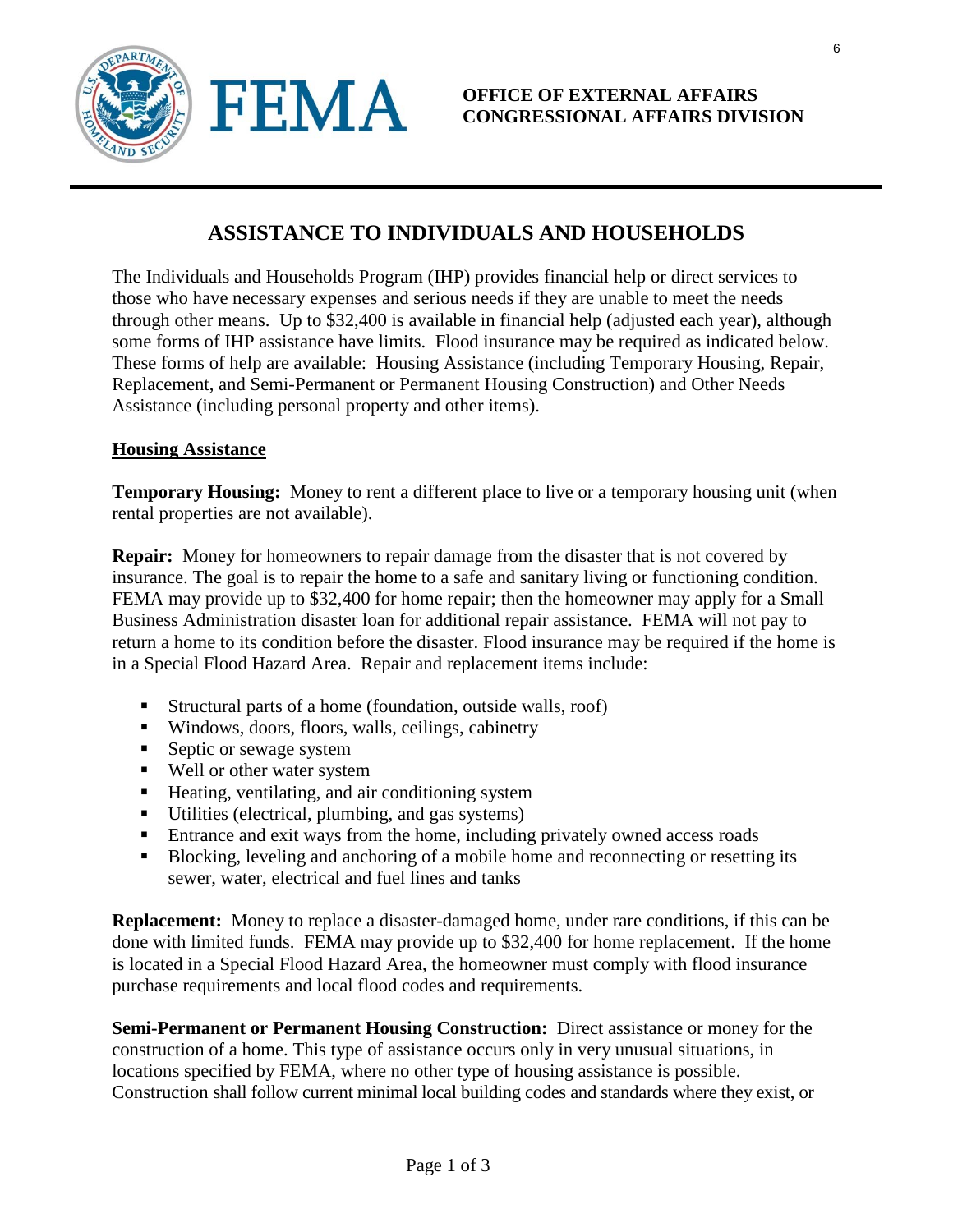minimal acceptable construction industry standards in the area. Construction will aim toward average quality, size, and capacity, taking into consideration the needs of the occupant. If the home is located in a Special Flood Hazard Area, the homeowner must comply with flood insurance purchase requirements and local flood codes and requirements.

#### **Other Needs Assistance**

Other Needs Assistance provision of the Individuals and Households Program provides grants for uninsured, disaster-related necessary expenses and serious needs. Flood insurance may be required on insurable items (personal property) if they are to be located in a Special Flood Hazard Area. Assistance includes:

- Medical and dental expenses
- Funeral and burial costs
- Repair, cleaning, or replacement of:
	- − Clothing
	- − Household items (room furnishings, appliances)
	- − Specialized tools or protective clothing and equipment required for your job
	- − Necessary educational materials (computers, school books, supplies)
- Clean-up items (wet/dry vacuum, air purifier, dehumidifier)
- Fuel (fuel, chain saw, firewood)
- Repairing or replacing vehicles damaged by the disaster, or providing for public transportation or other transportation costs
- Moving and storage expenses related to the disaster (including evacuation, storage, or the return of property to a home)
- Other necessary expenses or serious needs (for example, towing, or setup or connecting essential utilities for a housing unit not provided by FEMA)
- The cost of a National Flood Insurance Program group flood insurance policy to meet the flood insurance requirements

#### **Conditions and Limitations of IHP Assistance**

- **Non-discrimination:** All forms of FEMA disaster housing assistance are available to any affected household that meets the conditions of eligibility. No Federal entity or official (or their agent) may discriminate against any individual on the basis of race, color, religion, sex, age, national origin, disability, or economic status.
- **Residency status in the United States and its territories:** To be considered for disaster housing assistance, you or a household member must provide proof of identity and sign a declaration stating that you/they are a United States citizen, a non-citizen national, or a qualified alien.
- **Supplemental Assistance:** Disaster housing assistance is not intended to substitute for private recovery efforts, but to complement those efforts when needed. FEMA expects minor housing damage or the need for short-term shelter to be addressed by homeowners or tenants. Furthermore, the Disaster Housing Program is not a loss indemnification program and does not ensure that applicants are returned to their pre-disaster living conditions.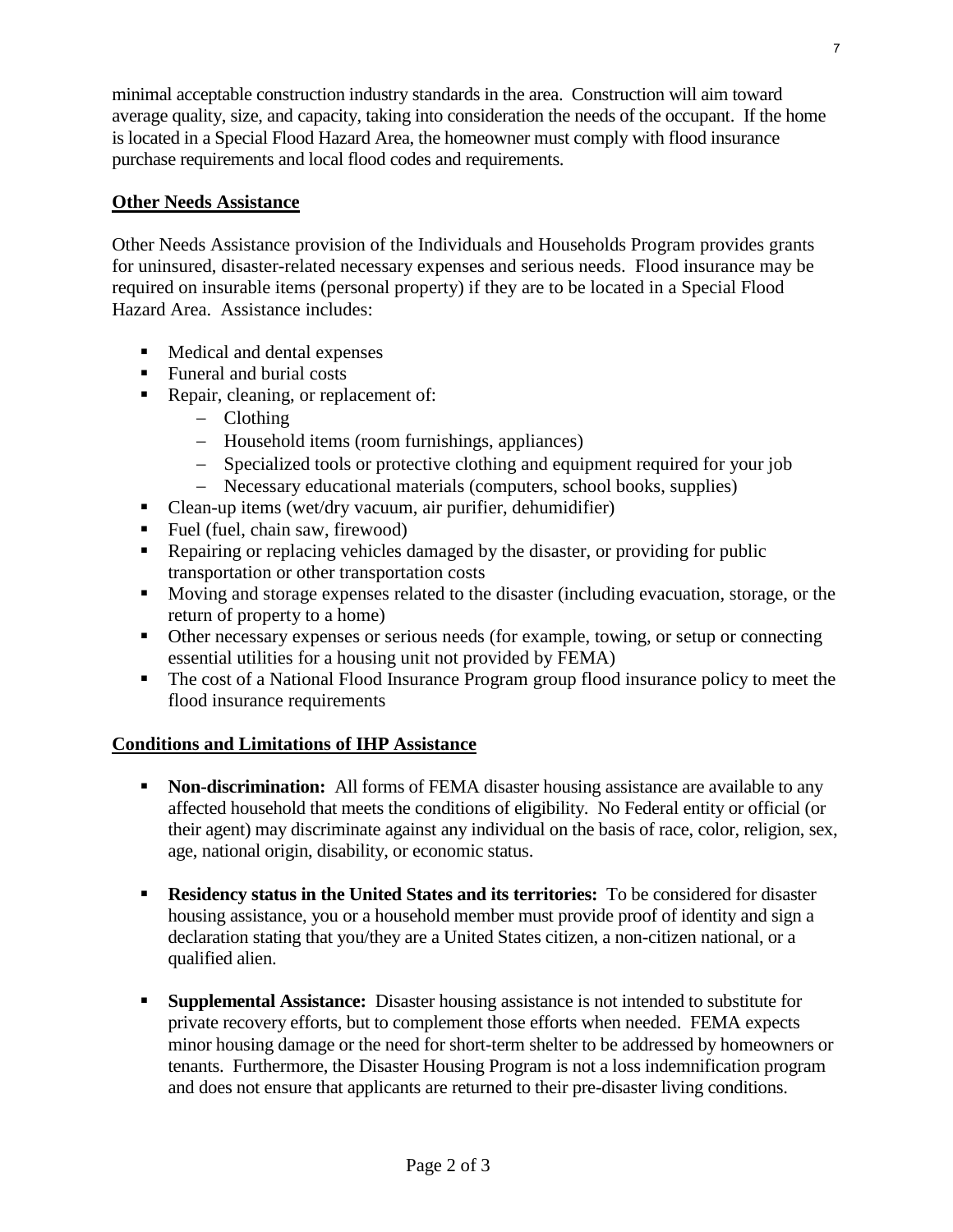- **Household Composition:** People living together in one residence before the disaster are expected to continue to live together after the disaster. Generally, assistance is provided to the pre-disaster household as a unit. If, however, the assistance provided to the household is not shared with you, or if the new residence is too small or causes you undue hardship, you may request assistance separate from your pre-disaster household.
- **Type of Assistance:** Generally, more than one type of IHP assistance may be provided to the household. Only FEMA has the authority to determine which type of assistance is most appropriate for the household and the period of assistance to be covered.
- **Proper Use of Assistance:** All financial assistance provided by FEMA should be used as specified in writing: to rent another place to live, to make the home repairs identified by FEMA, or to prevent eviction or foreclosure, or to replace or repair personal property. Failure to use the money as specified may make you ineligible for additional assistance. All money provided by FEMA is tax-free.
- **Documentation:** It is your responsibility to provide all documentation necessary for FEMA to evaluate your eligibility. You may need to provide proof of occupancy, ownership, income loss, and/or information concerning your housing situation prior to the disaster. You should keep all receipts and records for any housing expenses incurred as a result of the disaster. This includes receipts for repair supplies, labor, and rent payments.
- **Insurance:** If you have insurance, any assistance provided by FEMA should be considered an advance and must be repaid to FEMA when you receive your insurance settlement payment. If your settlement is less than FEMA's estimated cost to make your home habitable, you may qualify for funds to supplement your insurance settlement, but only for repairs relating to the home's habitability. FEMA does not provide replacement value amounts or assistance with non-essential items.
- **Duration of Assistance:** Repair and Replacement Assistance is provided as a one-time payment. Temporary Housing Assistance (or a mobile home/travel trailer) is provided for an initial period of 1, 2, or 3 months. To be considered for additional assistance, you must demonstrate that you have spent any previous assistance from FEMA as instructed, and you must demonstrate your efforts to re-establish permanent housing. Additional assistance is generally provided for 1, 2, or 3 months at a time. The maximum period for IHP assistance is 18 months, unless extended by the President.
- **Appeal Rights:** If you disagree with FEMA's determination of eligibility or the form of assistance provided, you have the right to appeal within 60 days of the date of your notification letter. Send appeal letters to: Appeals Officer, FEMA- Individuals  $\&$ Households Program, National Processing Service Center, P.O. Box 10055, Hyattsville, MD 20782-7055. Telephone: 1-800-621-FEMA or TTY 1-800-462-7585.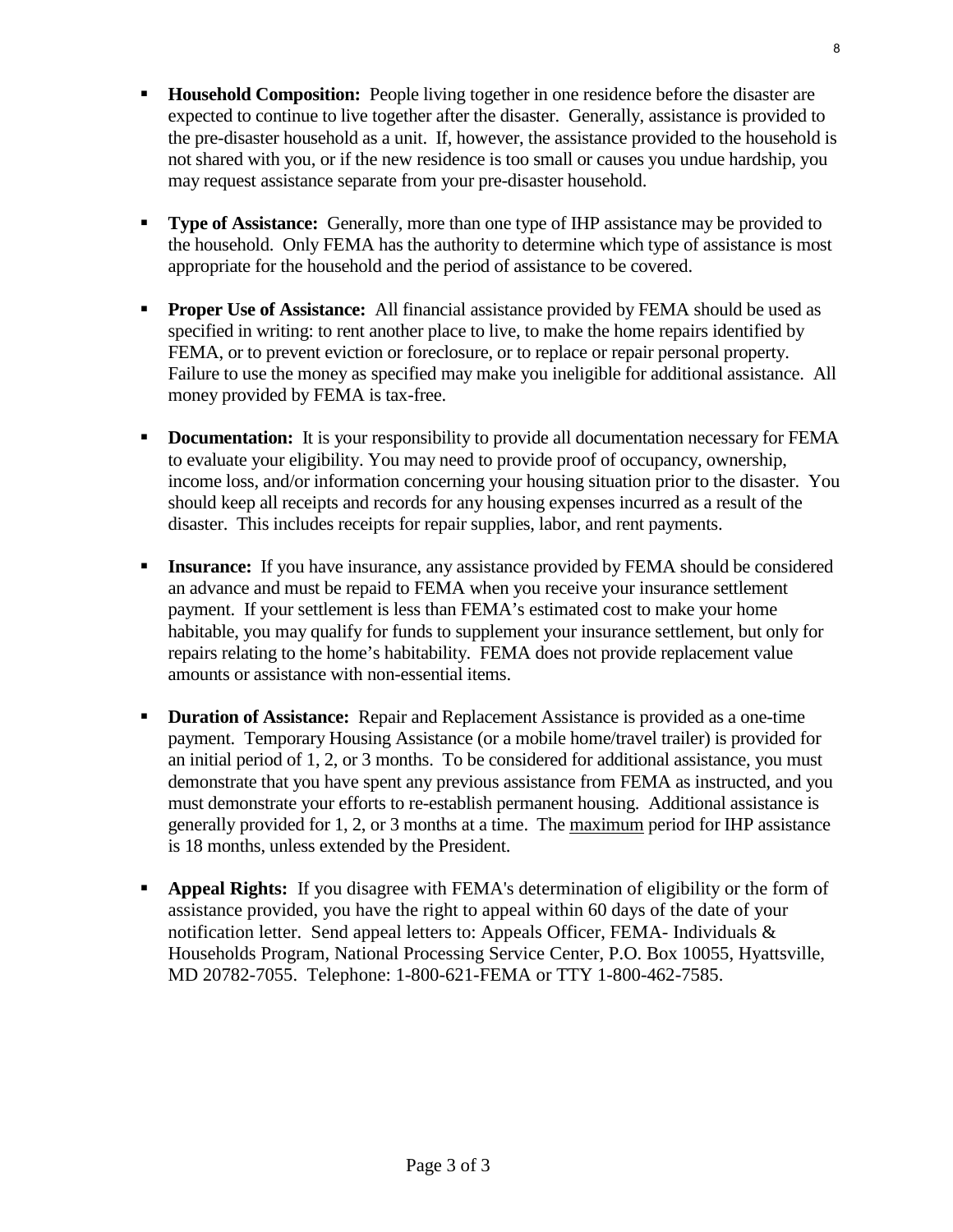# **Individual Assistance Sequence of Delivery**



**NOTE:** Eligibility is based on a FEMA inspection conducted on the damaged property. Max amount of Individuals and Households Assistance (IHP) is adjusted annually according to the CPI index.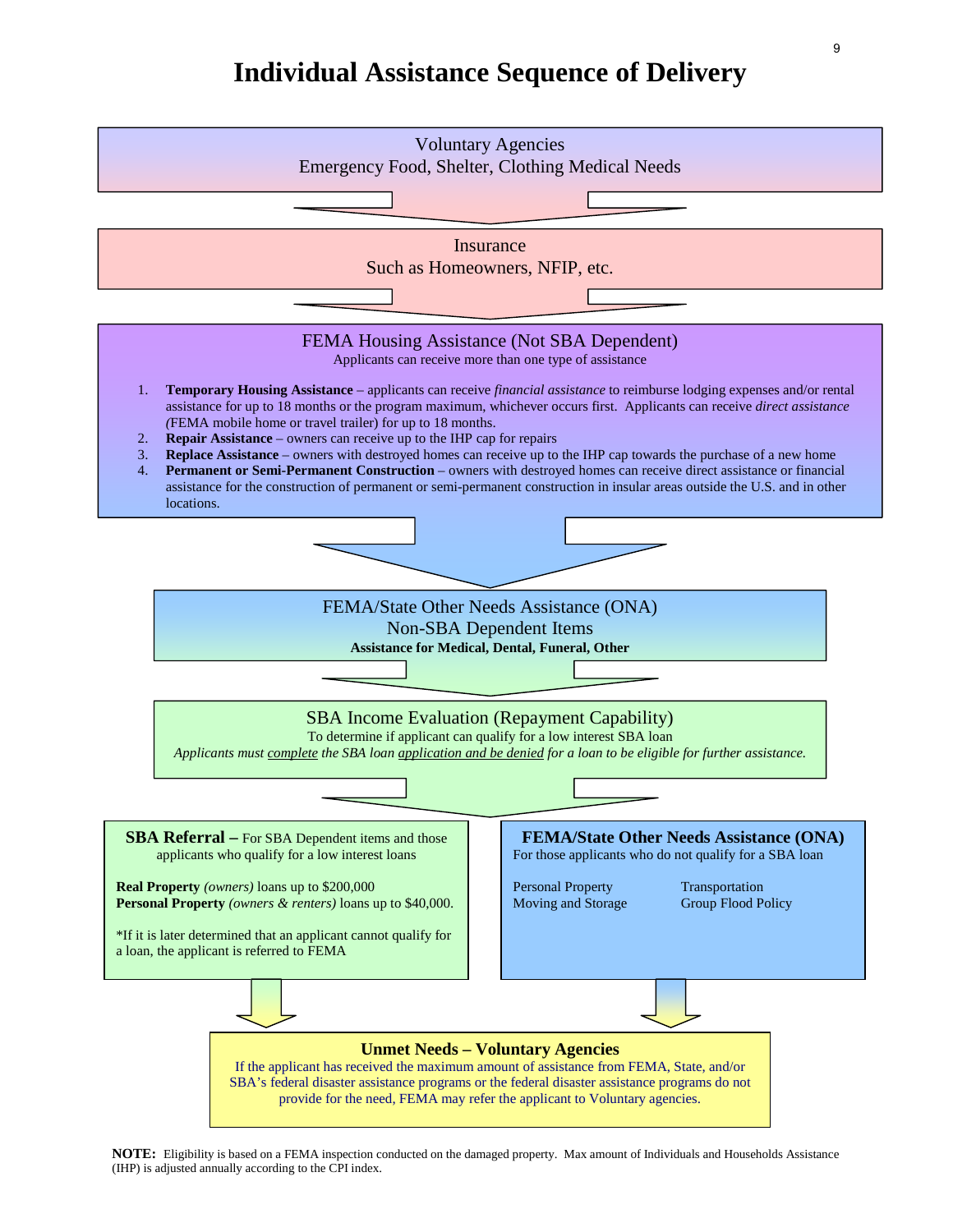# **Fact Sheet**



## **Public Assistance**

The Public Assistance Program provides grants to state and local governments and certain nonprofit entities to assist them with the response to and recovery from disasters. Specifically, the program provides assistance for debris removal, emergency protective measures, and permanent restoration of infrastructure.

**Eligible Applicants**: Eligible applicants include state governments, local governments and any other political subdivision of the state, Native American tribes and Alaska Native Villages. Certain private non-profit (PNP) organizations may also receive assistance. Eligible PNPs include educational, utility, emergency, medical, temporary or permanent custodial care facilities (including those for the aged and disabled), irrigation, museums, zoos, community centers, libraries, homeless shelters, senior citizen centers, rehabilitation, shelter workshops and health and safety services and other PNP facilities that provide essential services of a governmental nature to the general public. PNPs that provide "critical services" (power, water - including water provided by an irrigation organization or facility, sewer, wastewater treatment, communications and emergency medical care) may apply directly to FEMA for a disaster grant. All other PNPs must first apply to the Small Business Administration (SBA) for a disaster loan. If the PNP is declined for a SBA loan or the loan does not cover all eligible damages, the applicant may reapply for FEMA assistance.

**Public Assistance Process**: As soon as practicable after the declaration, the grantee (state or tribe), assisted by FEMA, conducts the Applicant Briefings for state, local and PNP officials to inform them of the assistance available and how to apply for it. A Request for Public Assistance must be filed with the state or tribe within 30 days after the area is designated eligible for assistance. Following the Applicant's Briefing, a Kickoff Meeting is conducted where damages will be discussed, needs assessed, and a plan of action put in place. A combined federal/state/tribal/local team proceeds with Project Formulation, which is the process of documenting the eligible facility, the eligible work, and the eligible cost for fixing the damages to every public or PNP facility identified by State, tribal, or local representatives. The team prepares a Project Worksheet (PW) for each project.

#### **Public Assistance Projects Categories:**

- Category A: Debris removal
- Category B: Emergency protective measures
- Category C: Roads and bridges
- Category D: Water control facilities
- Category E: Public buildings and contents
- Category F: Public utilities
- Category G: Parks, recreational, and other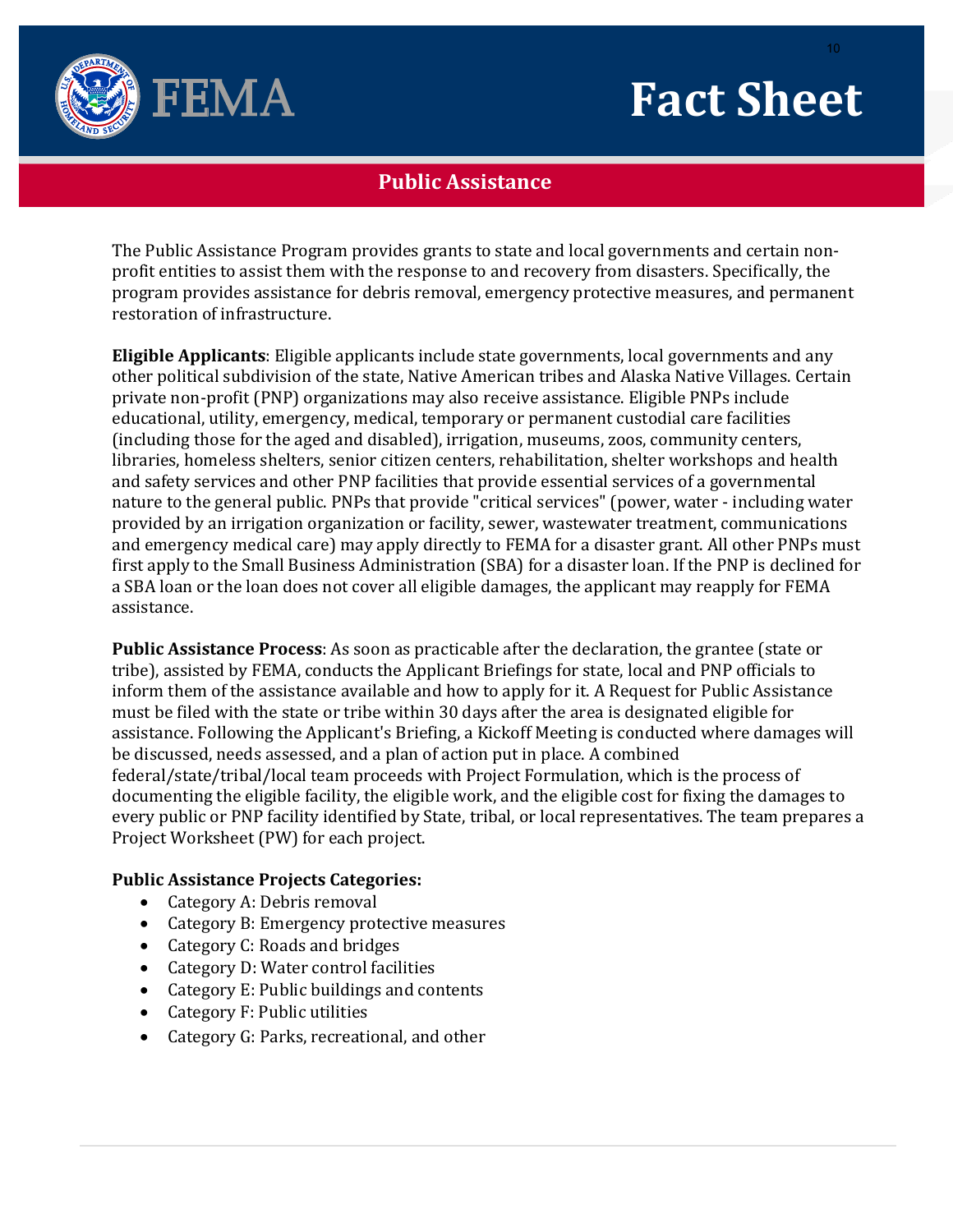**Small Projects**: Projects falling below a certain threshold are considered "small." The threshold is adjusted annually for inflation. For fiscal year 2014, that threshold is \$120,000. For small projects, payment of the federal share of the estimate is made upon approval of the project and notification is required upon completion of the project.

**Large Projects**: For large projects, payment is made on the basis of actual costs determined after the project is completed; although interim payments may be made as necessary. Once FEMA obligates funds to the grantee, further management of the assistance, including disbursement to sub-grantees is the responsibility of the grantee. FEMA will continue to monitor the recovery progress to ensure the timely delivery of eligible assistance and compliance with the law and regulations.

The federal share of assistance is not less than 75% of the eligible cost for emergency measures and permanent restoration. The grantee determines how the no-federal share (up to 25%) is split with the sub-grantees (eligible applicants).

###

*"FEMA's mission is to support our citizens and first responders to ensure that as a nation we work together to build, sustain, and improve our capability to prepare for, protect against, respond to, recover from, and mitigate all hazards."*

*Fiscal Year 2014*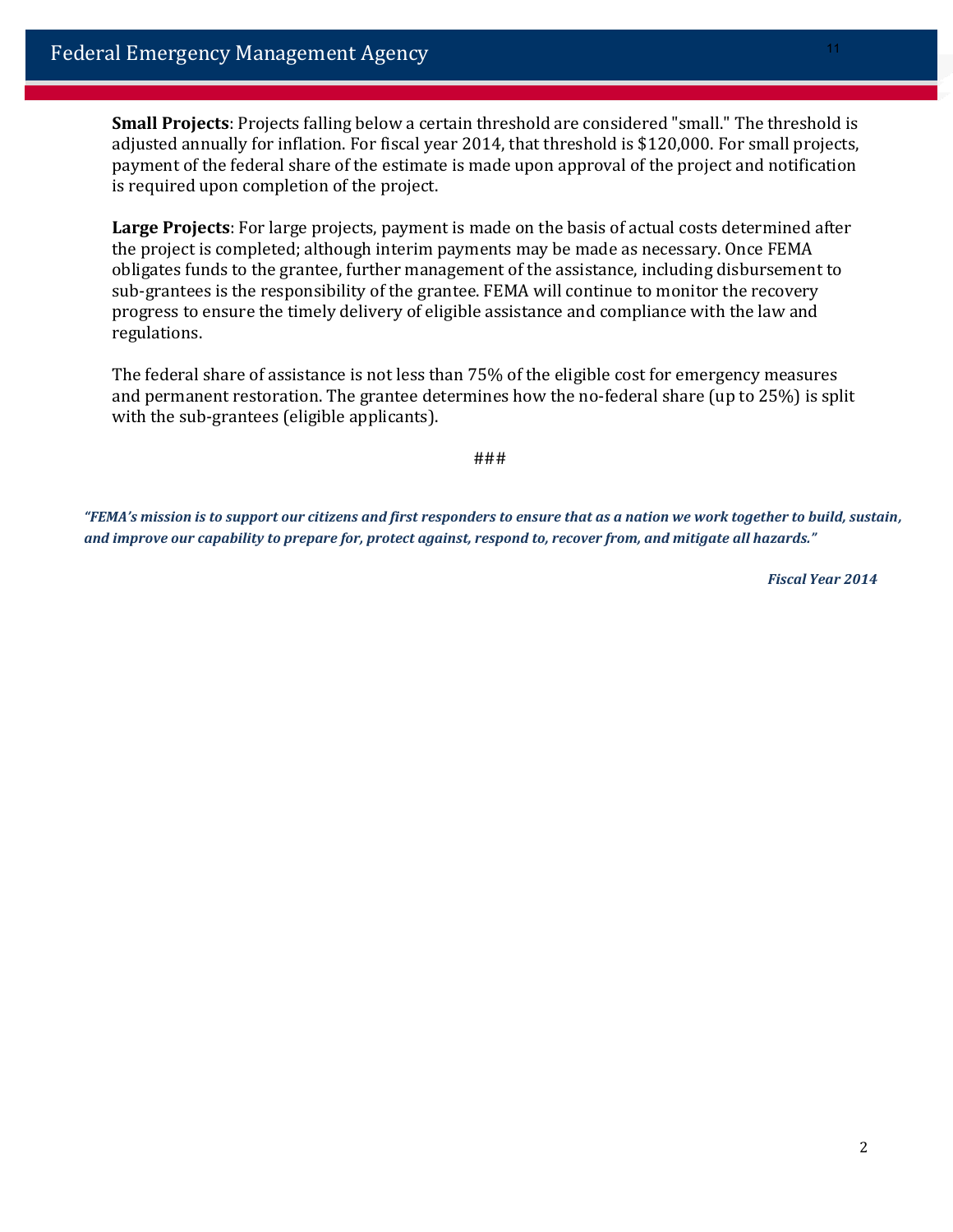



Office of External Affairs Congressional Affairs Division

## **HAZARD MITIGATION GRANT PROGRAM**

 Authorized under Section 404 of the Stafford Act, the Hazard Mitigation Grant Program (HMGP) administered by the Federal Emergency Management Agency (FEMA), now under the Department of Homeland Security, provides grants to States and local governments to implement long-term hazard mitigation measures after a major disaster declaration. The purpose of the program is to reduce the loss of life and property due to natural disasters and to enable mitigation measures to be implemented during the immediate recovery from a disaster. FEMA can fund up to 75 percent of the eligible costs of each project. Total Federal funding under the current program is based on a sliding scale of the estimated grants for individual assistance programs and public assistance projects. States may choose to develop an Enhanced State Mitigation Plan in order to receive an increased amount of up to 20 percent for Hazard Mitigation Grant Program funding. Eligible applicants are State and local governments, Native American tribes, and certain non-profit organizations. Individual homeowners and businesses may not apply directly to the program; however, a community may apply on behalf of homeowners and businesses. The following is a summary of key aspects of the Program roles of the States, local applicants, and FEMA:

#### **State's Role**

- Manage the overall program within the State.
- Ensure that the FEMA Regional Director has approved the State Hazard Mitigation Plan and the State's administrative plan for implementing the HMGP.
- Establish funding priorities, and select projects for funding based on those priorities.
- Solicit program interest and help potential applicants develop complete applications.
- Establish deadlines for applications.
- Provide applicants with technical assistance (mitigation techniques and/or HMGP policy).
- Ensure that mitigation measures must be cost-effective, must benefit the disaster area, and must be consistent with the mitigation plans required under Section 322 of the Disaster Mitigation Act of 2000.
- Forward selected projects to FEMA for final eligibility review.
- Act as grantee, receiving funds from FEMA and disbursing them to successful applicants.
- Ensure that applicants and subgrantees adhere to all program and administrative requirements.
- Perform grantee responsibilities of monitoring the progress of projects and submitting quarterly reports to FEMA indicating the status and completion date for each approved project.